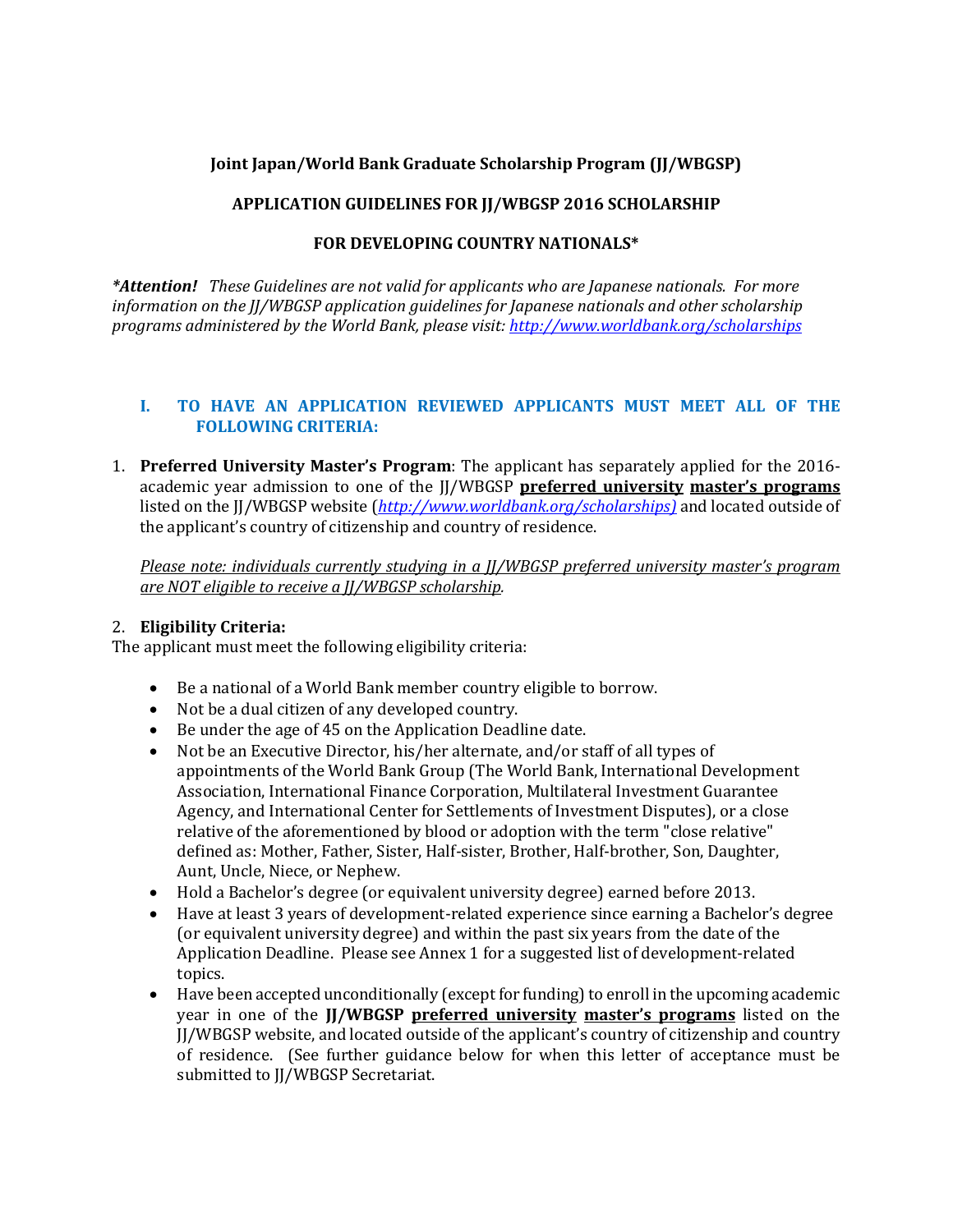- Be in good health, with respect to the capacity to be a productive scholar on a continuous full-time basis for the duration of the master's program, as certified by a medical doctor less than 3 months before the start of the master's program.
- Not received any scholarship funding to earn a Graduate degree or its equivalent from any other sources funded by the government of Japan.
- 3. **Online Application:** An application will be accepted and reviewed if the applicant submits only one completed application electronically through the online application site by the Application Deadline of noon, Washington D.C time (Eastern Standard Time/EST) on Thursday, March 10, 2016. An application is considered complete if it includes: (i) a completed Application Form (which includes an applicant's agreement to conditions stated on the Signature Page of the Application Form); and (ii) recommendation letters from two people who have direct knowledge of the applicant's professional experience.

#### Emails from the JJ/WBGSP Secretariat:

An applicant will be notified three times by email during a successful application process:

- i) From **recommendations@wizehive.com** confirming the first of your two required recommenders submitted his/her recommendation
- ii) From **recommendations@wizehive.com** confirming the second of your two required recommenders submitted his/her recommendation

If you have not received both of these emails from recommendations@wizehive.com, please follow up directly with your recommender(s). If we do not receive the two required recommendations by the Application Deadline, your application will be considered incomplete and will not be reviewed.

iii) **An email from applications@wizehive.com** confirming your online Application Form has been submitted and received. Applicants should get this confirmation within one hour of a successful submission of the Application Form.

If you have not received this confirmation email, please return to the online Application Form and submit again. Once you have successfully submitted the form you will no longer be able to access it.

When you receive all three emails, your application is complete.

#### *Please note: individuals who submit more than one application will be disqualified.*

4. **Professional Recommendations Process:** The applicant can have only two professional recommendations – one is not sufficient and three or more is not permitted. It is strongly recommended at least one of the two required professional recommendations be from a current or former supervisor. Recommendations from professors/lecturers based on your status as a student do not qualify as a professional recommendation.

To fulfill the required two professional recommendations, **complete and submit the Reference Request Form in the online application.** Refer to the documents "Accessing your online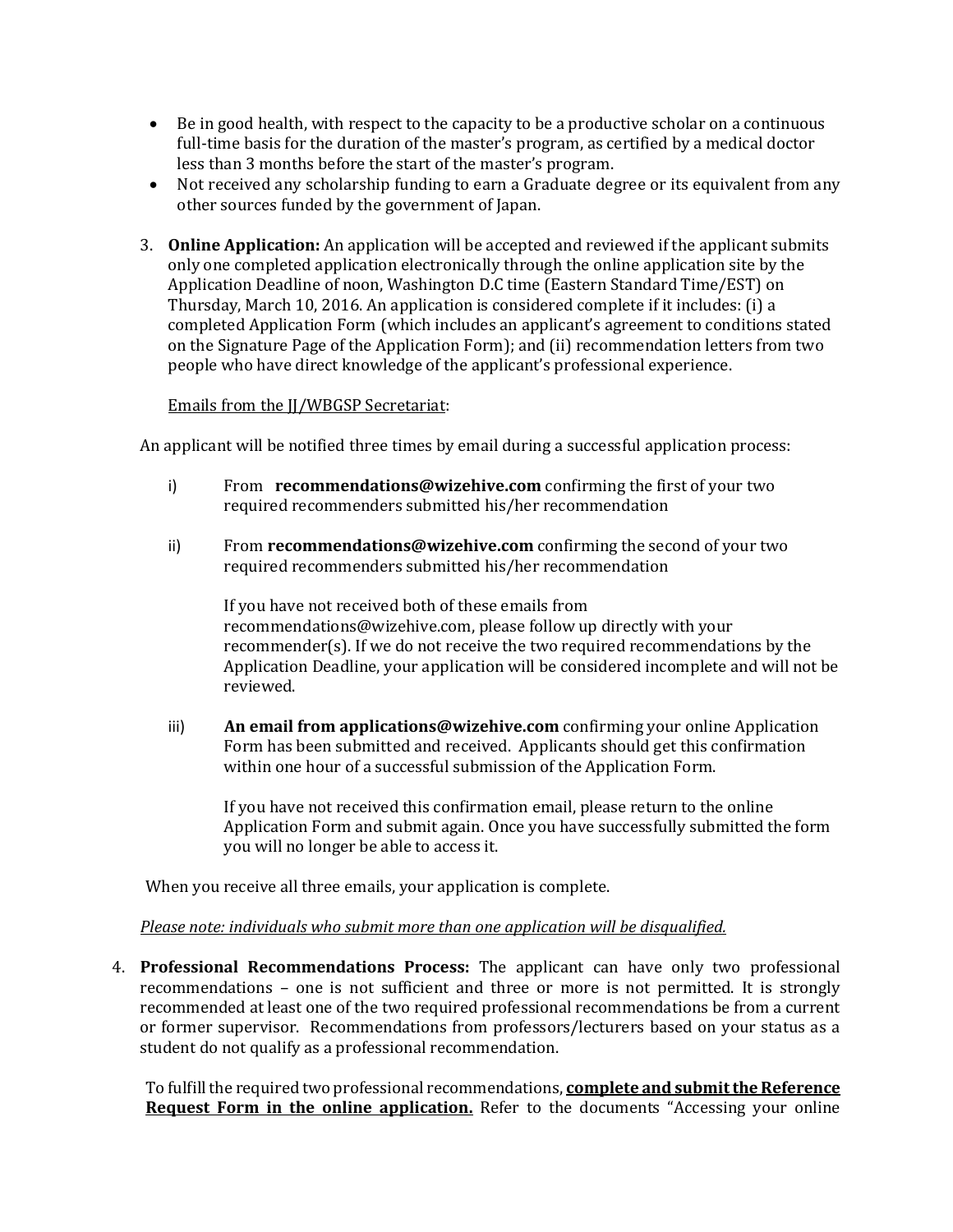application" and "Navigating your online application"to help you complete and submit this form. The Recommendation Request Form requires the applicant to identify the name and email address for each of the two recommenders. It is the applicant's sole responsibility to make sure the email contact information provided on the Recommender Request Form is accurate. Unless circumstance professional email address is not available, we require the email address be from the professional institution of the person providing a recommendation. For example, use of gmail, yahoo, and other similar email addresses is highly discouraged. If this type of email is used, JJ/WBGSP may verify the professional association of your recommender as part of our review process.

*Please Note: It is recommended applicants submit the Recommendation Request Form as soon as possible to give sufficient time for the recommenders to meet the Application Deadline. Applicants can submit the Recommendation Request Form before submitting the Application Form. We also suggest you first confirm with your recommender that they are willing to provide a recommendation before you submit their contact information.*

The recommender will be notified that you have asked him/her to provide a recommendation, and will be instructed to submit the recommendation electronically to the JJ/WBGSP Secretariat by the Application Deadline.

*Please note: the email to a recommender is usually sent by JJ/WBGSP within 5 minutes of the applicant submitting the recommender's contact information through the online application. If the recommender does not receive the email, please ask him/her to check his/her junk mail folders for an email from* [recommendations@wizehive.com.](mailto:recommendations@wizehive.com)

**Attention:** If the two recommendations submitted through the Recommendation Request Form are not received by JJ/WBGSP by the Application Deadline, the application will not be reviewed. It is the responsibility of the applicant to ensure his/her recommenders meet the Application Deadline.

5. **Language:** The applicant must complete the Application Form either in English or the language of their master's degree program. (For example, a completed Application Form written in French by an applicant who is seeking a scholarship to attend a preferred university in the United Kingdom will not be reviewed).

*Please note: Completing the Application Form includes uploading scanned copies of: (i) the proof of employment (if employment information is provided in the "Employment" Section of the Application Form); and (ii) a certified copy of the applicant's most advanced university degree. If these documents are not in English or the language of the master's degree program being applied to, they must be translated into English or the language of the master's degree program. Both the document in the original language and the translated document must be uploaded into the Application Form. The translation does not need to be certified.*

## **II. INQUIRES FROM APPLICANTS TO THE JJ/WBGSP SECRETARIAT**

Please refer to the Frequently Asked Questions (FAQs), written in English and available on the JJ/WBGSP website, for any questions regarding the online application or the application process in general not answered by other information presented on our website. The FAQs will be updated regularly during the call for applications.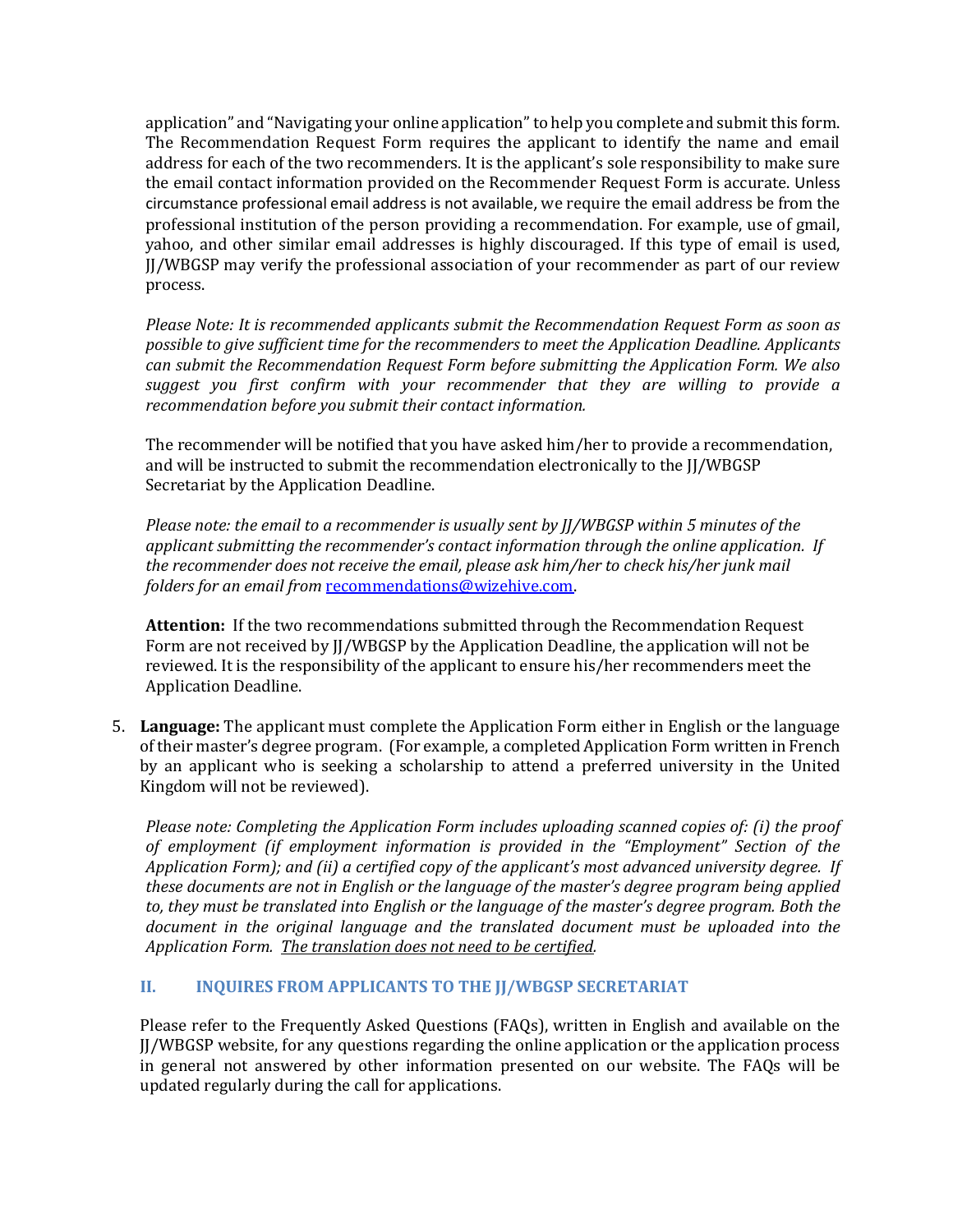If the answer to your question is not contained in the FAQs or on the website, you may email: scholarshipapplicants@worldbank.org.

You will not receive a reply from us if the answer to your question can be found on our website. In the rare case your question is not answered on our website, we will aim to reply to your email inquiry within 3 business days. While we will read emails in Spanish and French, we will only respond in English to all emails.

**Attention:** We do not guarantee we will reply to any inquiry received less than 3 business days before the Application Deadline. Because the application process is lengthy, it is recommended you submit your application at least one-week ahead of the deadline to avoid any last minute issues.

#### **III. ADDITIONAL REQUIREMENTS OF FINALISTS FOR THE SCHOLARSHIP**

After you submit your completed application it will go through a multi-step selection process, described on the "Selection" page of our website. For those applicants notified by the JJ/WBGSP Secretariat of their status as a finalists, the JJ/WBGSP will request the following additional information:

- **1. Letter of Acceptance** from a preferred master program identified in the Application Form submission. The timing of this request depends on the master degree program:
	- i. **For master's programs that provide a letter of acceptance before May 12, 2016:**  The JJ/WBGSP Secretariat will contact via email each finalist on or before May 9, 2016, and ask he/she to deliver via email by May 12, 2016, a scanned copy of the official letter of acceptance into the preferred master's program noted on your Application Form, with the letter either: unconditional or conditional only upon securing funding.
	- ii. **For master's programs that provide a letter of acceptance on or after May 12, 2016:** The JJ/WBGSP Secretariat will contact via email each finalist on or before May 9, 2016, and ask he/she to deliver to the JJ/WBGSP Secretariat, via email within one week of the date of the letter of acceptance to a preferred master's program that was noted on his/her Application Form , a scanned copy of that letter of acceptance. The letter of acceptance must be either unconditional or conditional only upon securing funding.
- **2. Identification:** When JJWBGSP Secretariat offers a scholarship, the finalist will be requested to submit a scanned copy of the identification page of his/her Passport or other legal document (birth or marriage certificate), with the name IDENTICAL to the one submitted on the Application Form to the JJ/WBGSP Secretariat within 3 Business Days from the time the JJ/WBGSP Secretariat offers the scholarship.
- **3. Medical Certificate:** After JJWBGSP Secretariat offers a scholarship, and at least 17 business days before traveling to the university to commence the master program, the finalist will be requested to submit a scanned copy of a certificate less than three months old from the start date of their master's program from a medical doctor stating the scholar is in good health